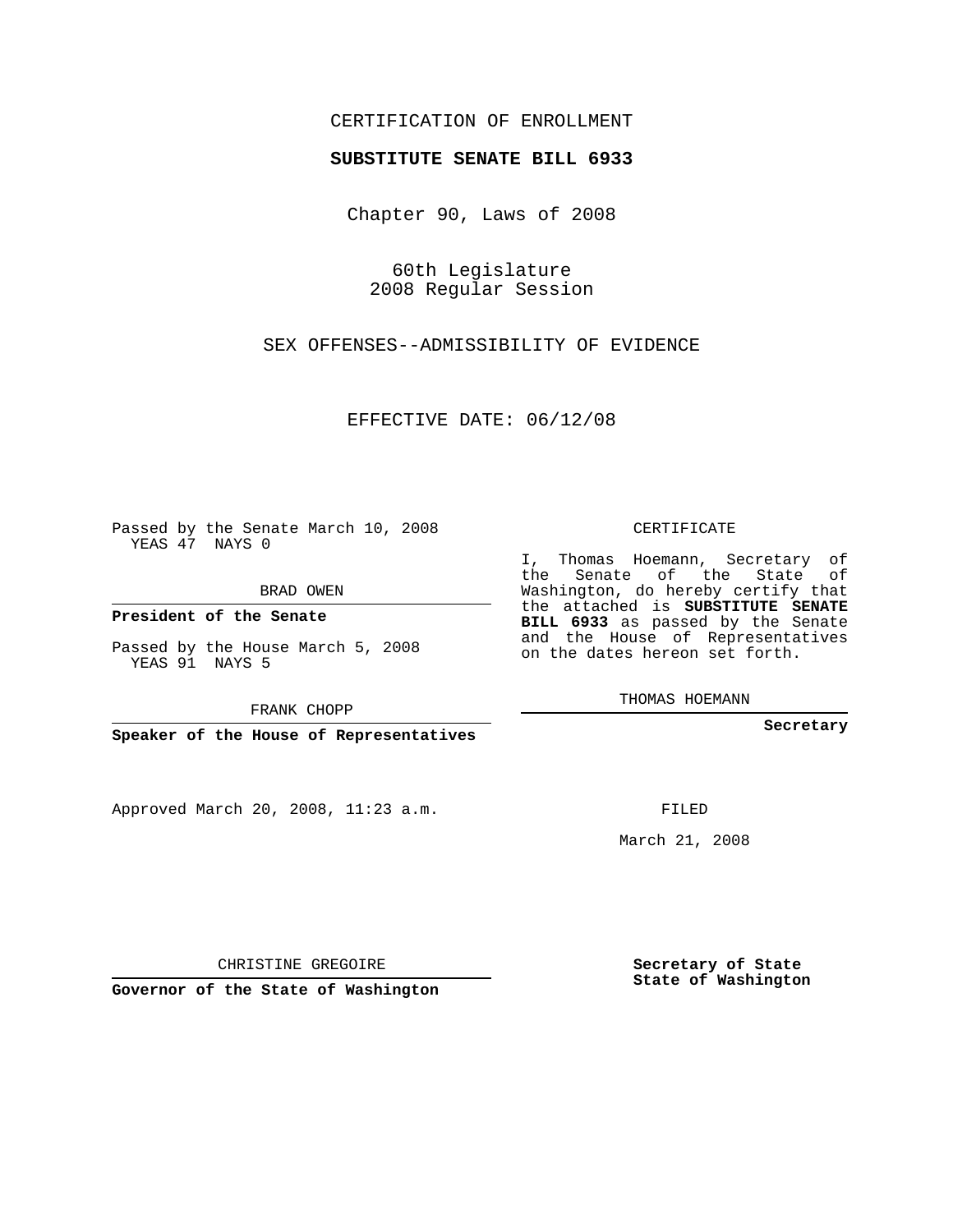# **SUBSTITUTE SENATE BILL 6933** \_\_\_\_\_\_\_\_\_\_\_\_\_\_\_\_\_\_\_\_\_\_\_\_\_\_\_\_\_\_\_\_\_\_\_\_\_\_\_\_\_\_\_\_\_

\_\_\_\_\_\_\_\_\_\_\_\_\_\_\_\_\_\_\_\_\_\_\_\_\_\_\_\_\_\_\_\_\_\_\_\_\_\_\_\_\_\_\_\_\_

### AS AMENDED BY THE HOUSE

Passed Legislature - 2008 Regular Session

## **State of Washington 60th Legislature 2008 Regular Session**

**By** Senate Judiciary (originally sponsored by Senators Marr, Hargrove, Hewitt, Franklin, Pflug, Carrell, Berkey, Kauffman, Haugen, McCaslin, Rockefeller, Fraser, and Kilmer)

READ FIRST TIME 02/08/08.

1 AN ACT Relating to admissibility of evidence in sex offense cases; 2 adding a new section to chapter 10.58 RCW; and creating new sections.

3 BE IT ENACTED BY THE LEGISLATURE OF THE STATE OF WASHINGTON:

 NEW SECTION. **Sec. 1.** In Washington, the legislature and the courts share the responsibility for enacting rules of evidence. The court's authority for enacting rules of evidence arises from a statutory delegation of that responsibility to the court and from Article IV, section 1 of the state Constitution. *State v. Fields,* 85 Wn.2d 126, 129, 530 P.2d 284 (1975).

 The legislature's authority for enacting rules of evidence arises from the Washington supreme court's prior classification of such rules as substantive law. See *State v. Sears,* 4 Wn.2d 200, 215, 103 P.2d 337 (1940) (the legislature has the power to enact laws which create rules of evidence); *State v. Pavelich,* 153 Wash. 379, 279 P. 1102 (1929) ("rules of evidence are substantiative law").

16 The legislature adopts this exception to Evidence Rule 404(b) to 17 ensure that juries receive the necessary evidence to reach a just and 18 fair verdict.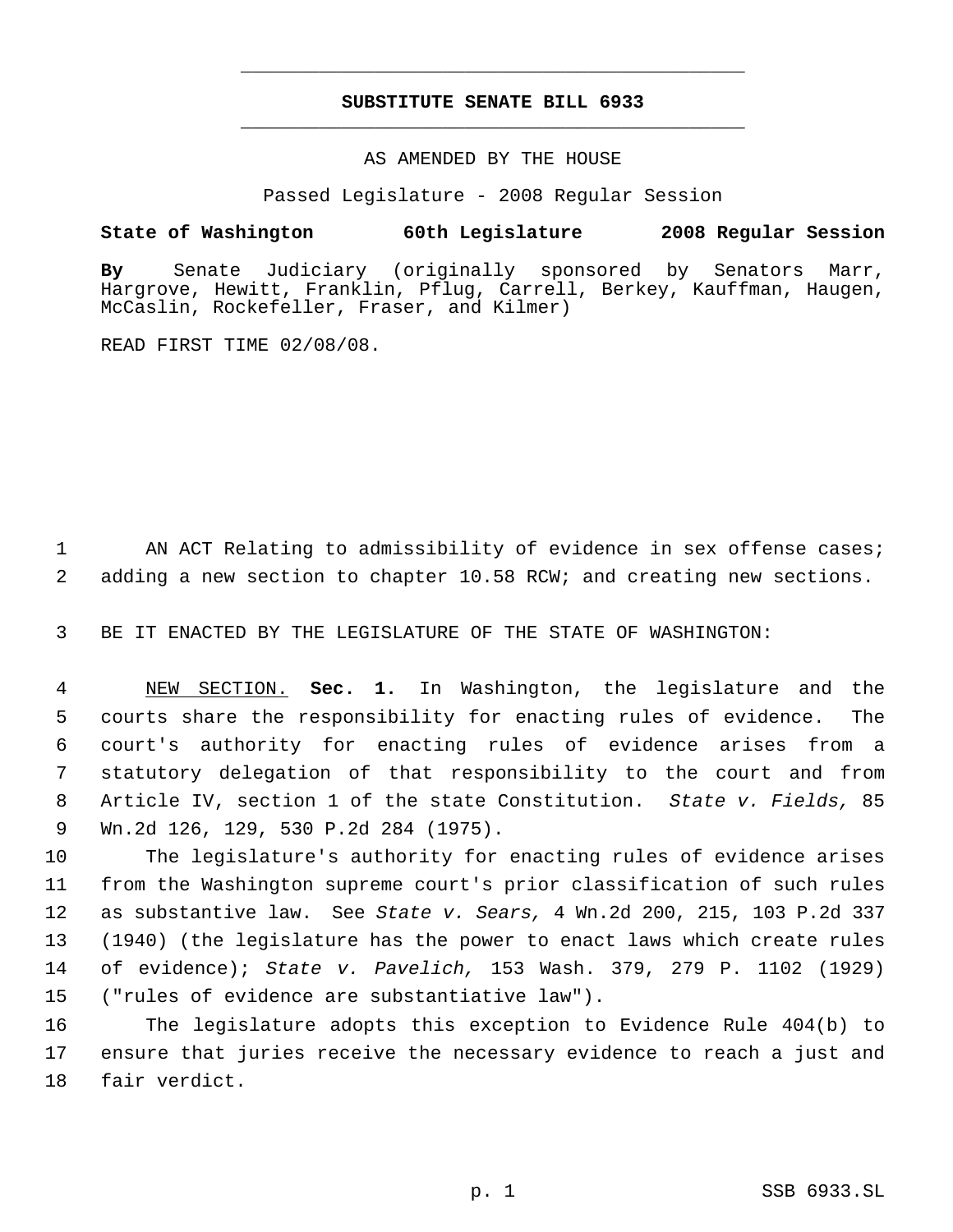NEW SECTION. **Sec. 2.** A new section is added to chapter 10.58 RCW to read as follows:

 (1) In a criminal action in which the defendant is accused of a sex offense, evidence of the defendant's commission of another sex offense or sex offenses is admissible, notwithstanding Evidence Rule 404(b), if the evidence is not inadmissible pursuant to Evidence Rule 403.

 (2) In a case in which the state intends to offer evidence under this rule, the attorney for the state shall disclose the evidence to the defendant, including statements of witnesses or a summary of the substance of any testimony that is expected to be offered, at least fifteen days before the scheduled date of trial or at such later time as the court may allow for good cause.

 (3) This section shall not be construed to limit the admission or consideration of evidence under any other evidence rule.

(4) For purposes of this section, "sex offense" means:

(a) Any offense defined as a sex offense by RCW 9.94A.030;

 (b) Any violation under RCW 9A.44.096 (sexual misconduct with a 18 minor in the second degree); and

 (c) Any violation under RCW 9.68A.090 (communication with a minor for immoral purposes).

 (5) For purposes of this section, uncharged conduct is included in the definition of "sex offense."

 (6) When evaluating whether evidence of the defendant's commission of another sexual offense or offenses should be excluded pursuant to Evidence Rule 403, the trial judge shall consider the following factors:

(a) The similarity of the prior acts to the acts charged;

28 (b) The closeness in time of the prior acts to the acts charged;

29 (c) The frequency of the prior acts;

(d) The presence or lack of intervening circumstances;

 (e) The necessity of the evidence beyond the testimonies already offered at trial;

(f) Whether the prior act was a criminal conviction;

 (g) Whether the probative value is substantially outweighed by the danger of unfair prejudice, confusion of the issues, or misleading the jury, or by considerations of undue delay, waste of time, or needless presentation of cumulative evidence; and

(h) Other facts and circumstances.